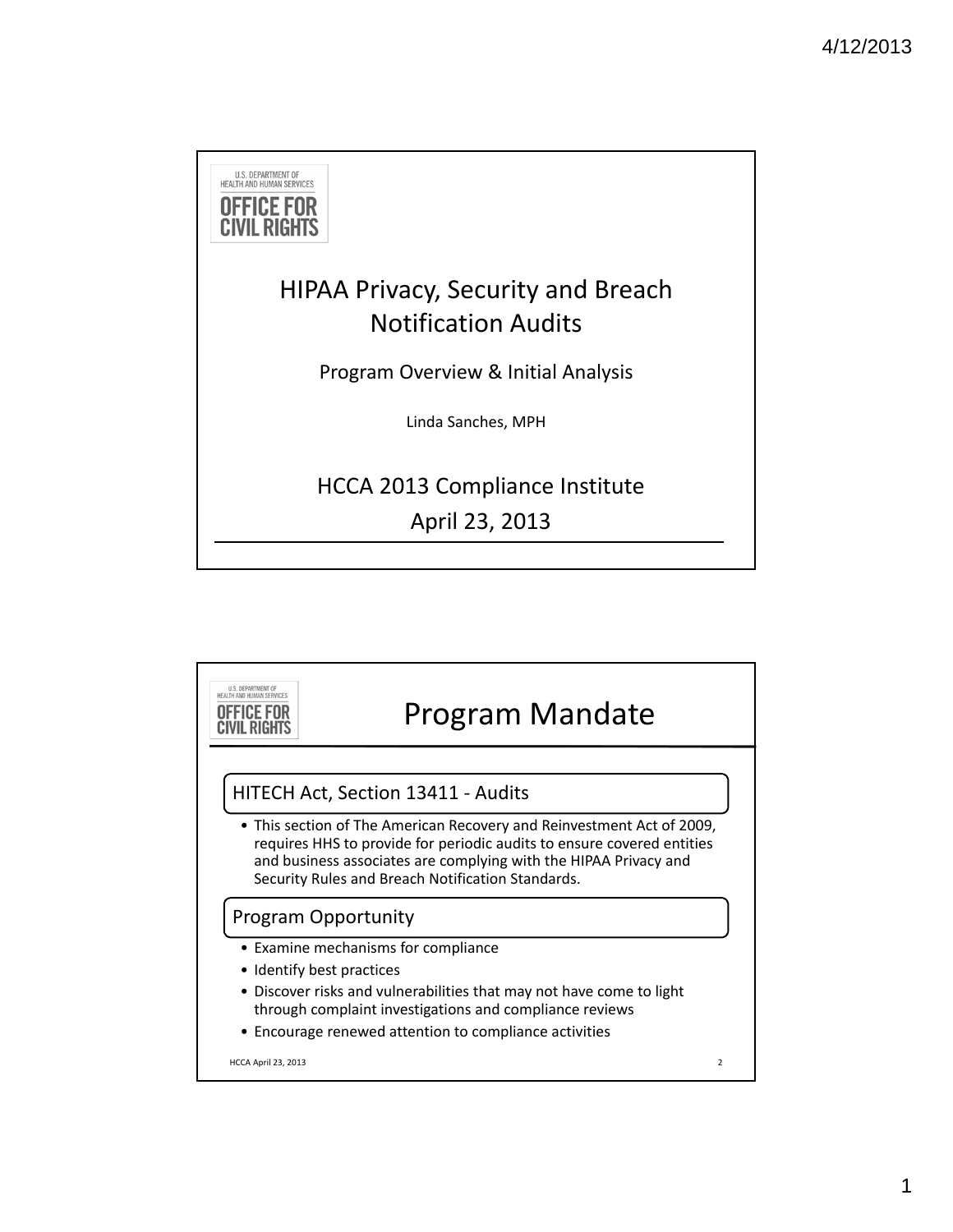| <b>Description</b>                                      | Vendor              | Status/Timeframe         |
|---------------------------------------------------------|---------------------|--------------------------|
| Audit program development<br>study                      | Booz Allen Hamilton | Closed<br>2010           |
| <b>Covered entity identification</b><br>and cataloguing | Booz Allen Hamilton | Closed<br>2011           |
| Develop audit protocol and<br>conduct audits            | KPMG, Inc.          | Closed<br>2011-2012      |
| <b>Evaluation of audit program</b>                      | PWC, LLP            | Open<br>Conclude in 2013 |

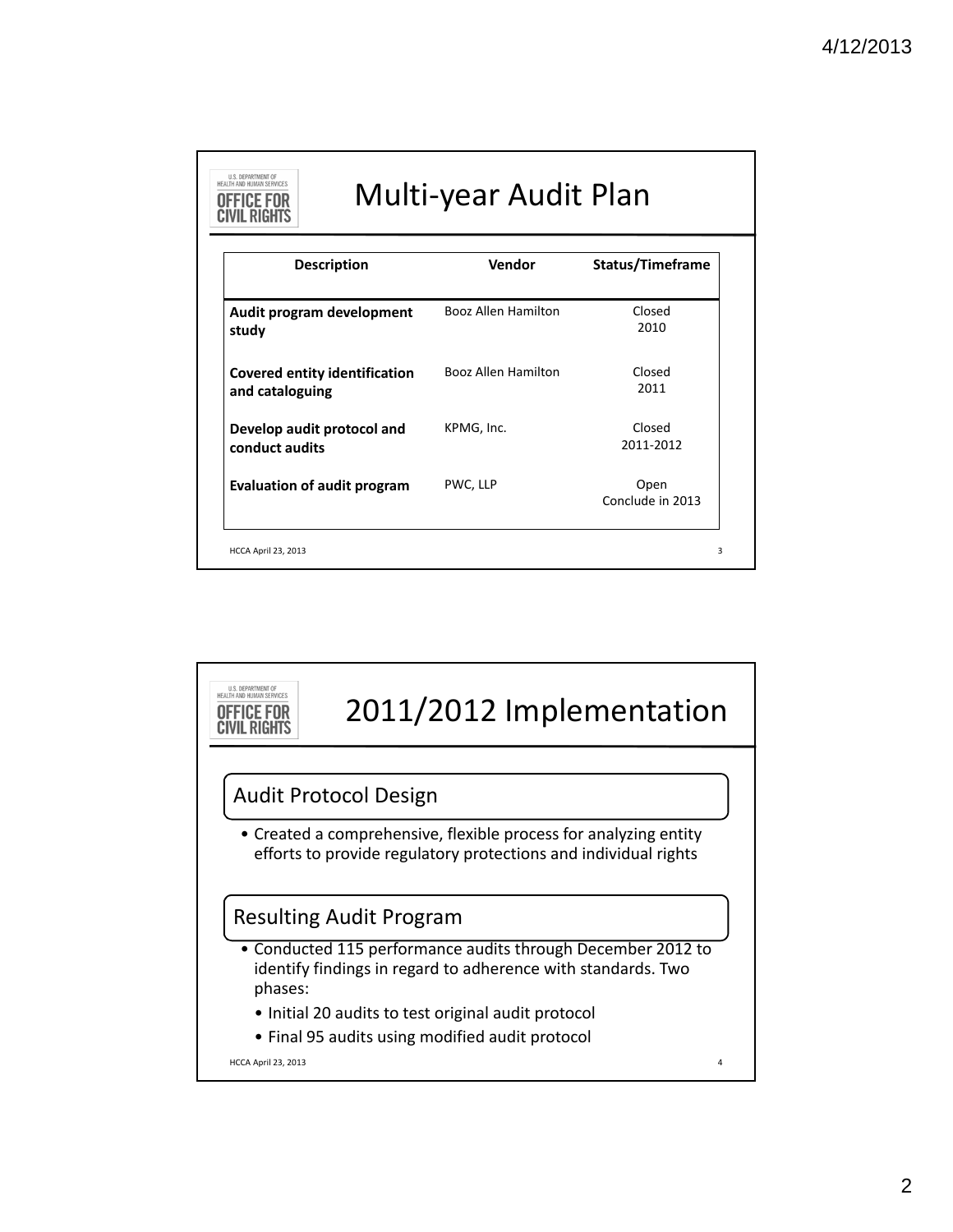

U.S. DEPARTMENT OF<br>HEALTH AND HUMAN SERVICES Who Can Be Audited? **OFFICE FOR CIVIL RIGHTS** Any Covered Any Business Associate Entity For 2011‐2012, OCR TBD after sought wide range of types September 23, 2013 and sizes (HITECH Final Rule • Health plans of all types compliance date) • Health care clearinghouses • Individual and organizational providers HCCA April 23, 2013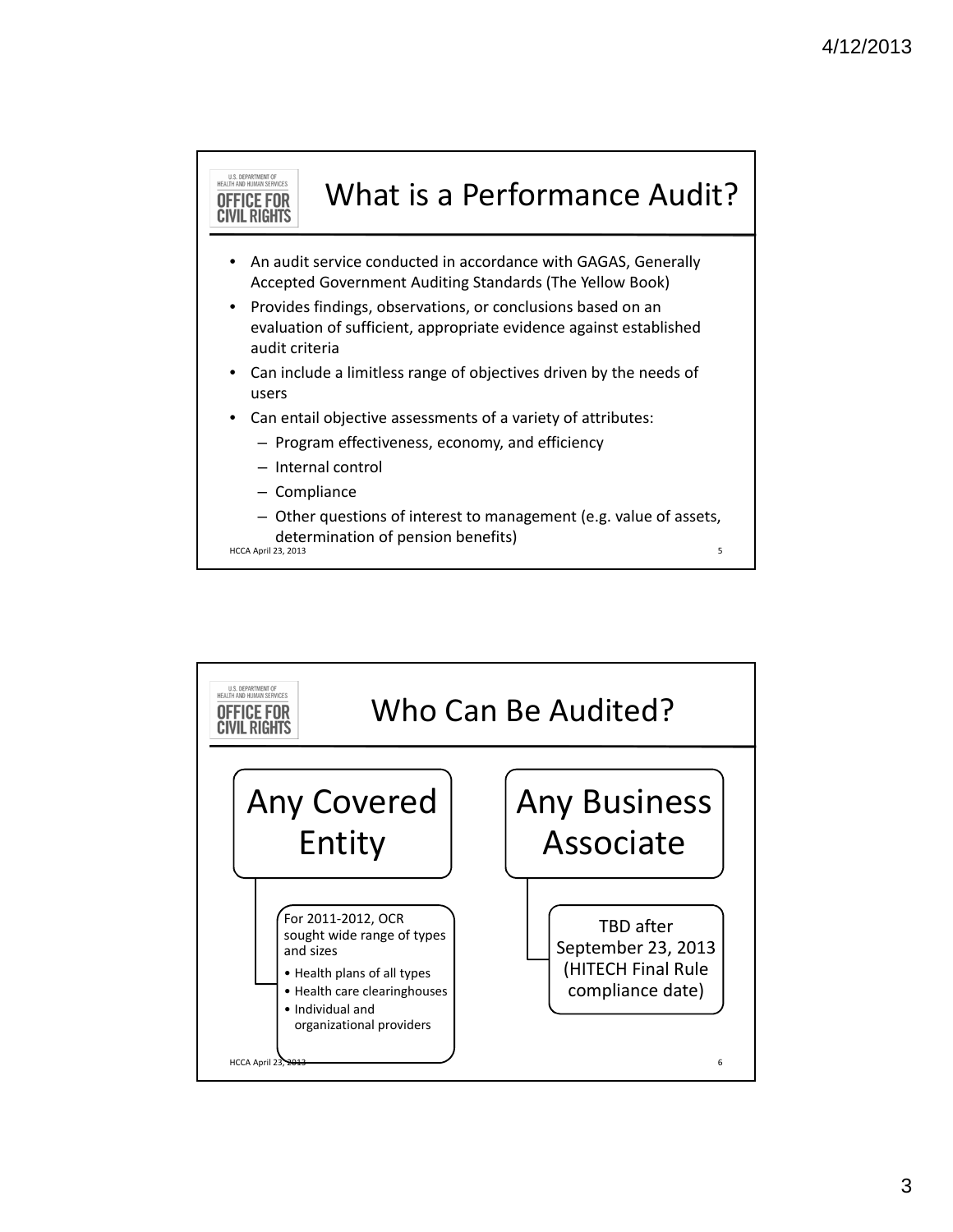# Breakdown of 2012 Auditees

#### *Level 1 Entities*

U.S. DEPARTMENT OF<br>HEALTH AND HUMAN SERVICES **OFFICE FOR CIVIL RIGHTS** 

- Large Provider / Health Plan
- Extensive use of HIT ‐ complicated HIT enabled clinical /business work streams
- Revenues and or assets greater than \$1 billion

### *Level 3 Entities*

Community hospitals, outpatient surgery, regional pharmacy / All Self‐ Insured entities that don't adjudicate their claims

• Some but not extensive use of HIT – mostly paper based workflows

• Revenues \$50 Million to \$300 million HCCA April 23, 2013 7

# *Level 2 Entities*

- Large regional hospital system (3‐10 hospitals/region) / Regional Insurance Company
- Paper and HIT enabled work flows
- Revenues and or assets \$300 million to \$1 billion

# *Level 4 Entities*

- Small Providers (10 to 50 Provider Practices, Community or rural pharmacy)
- Little to no use of HIT almost exclusively paper based workflows
- Revenues less than \$50 million

| U.S. DEPARTMENT OF<br>HEALTH AND HUMAN SERVICES<br>Auditees by Type & Size |                |         |              |              |                |  |
|----------------------------------------------------------------------------|----------------|---------|--------------|--------------|----------------|--|
|                                                                            | Level 1        | Level 2 | Level 3      | Level 4      | <b>Total</b>   |  |
| <b>Health Plans</b>                                                        | 13             | 12      | 11           | 11           | 47             |  |
| <b>Health Care Providers</b>                                               | 11             | 16      | 10           | 24           | 61             |  |
| <b>Health Care</b><br><b>Clearinghouses</b>                                | $\mathfrak{p}$ | 3       | $\mathbf{1}$ | $\mathbf{1}$ | $\overline{ }$ |  |
| <b>Total</b>                                                               | 26             | 31      | 22           | 36           | 115            |  |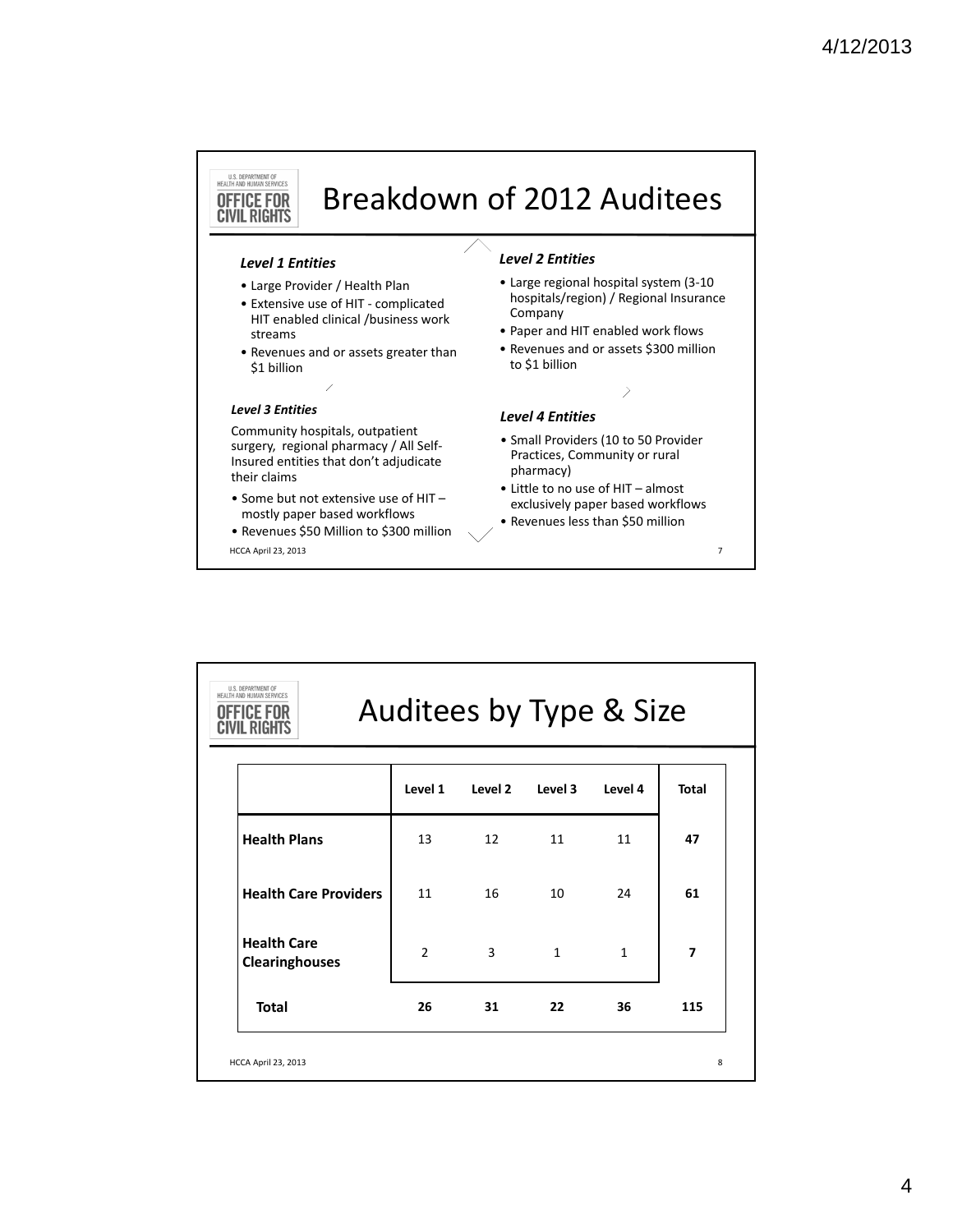

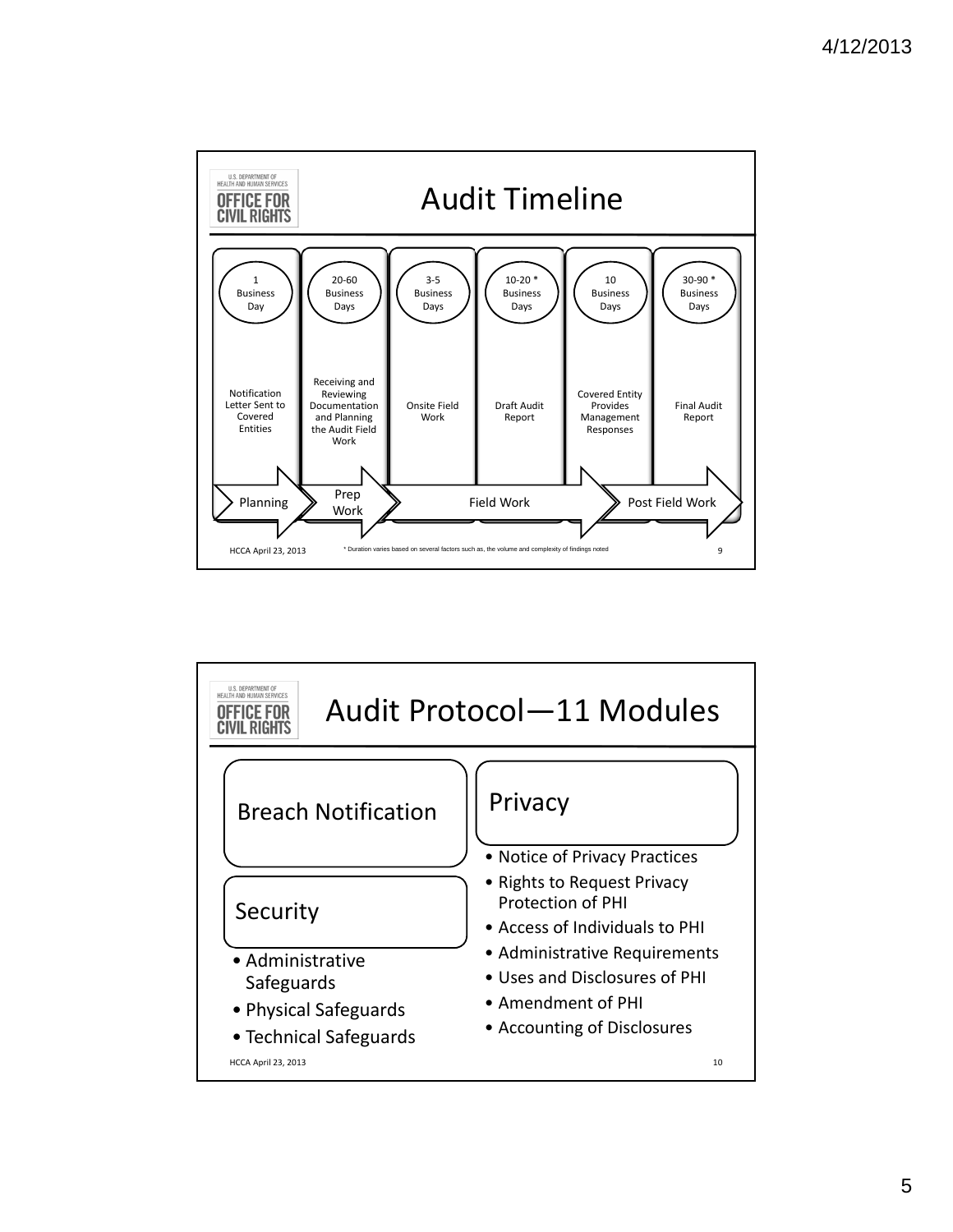

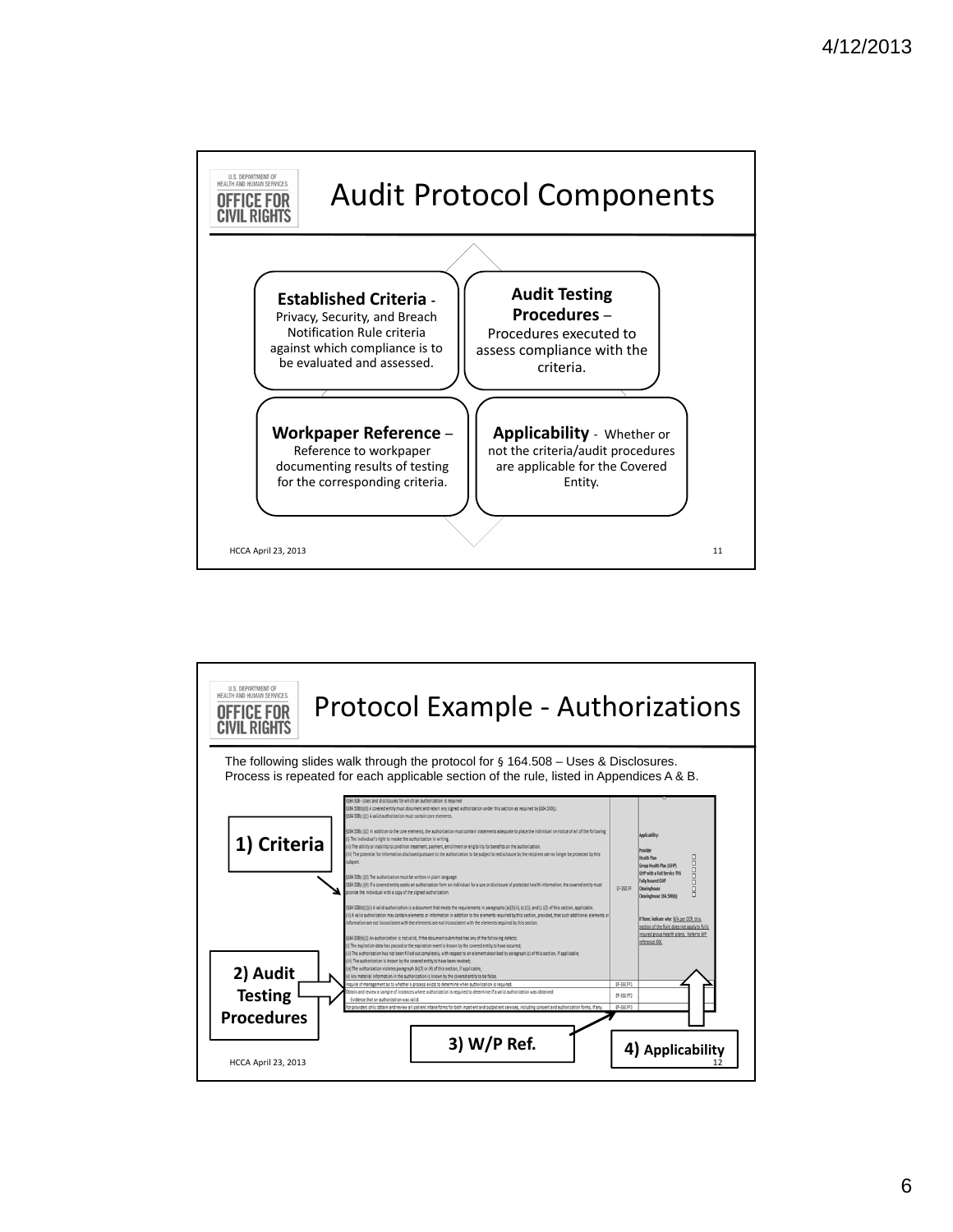

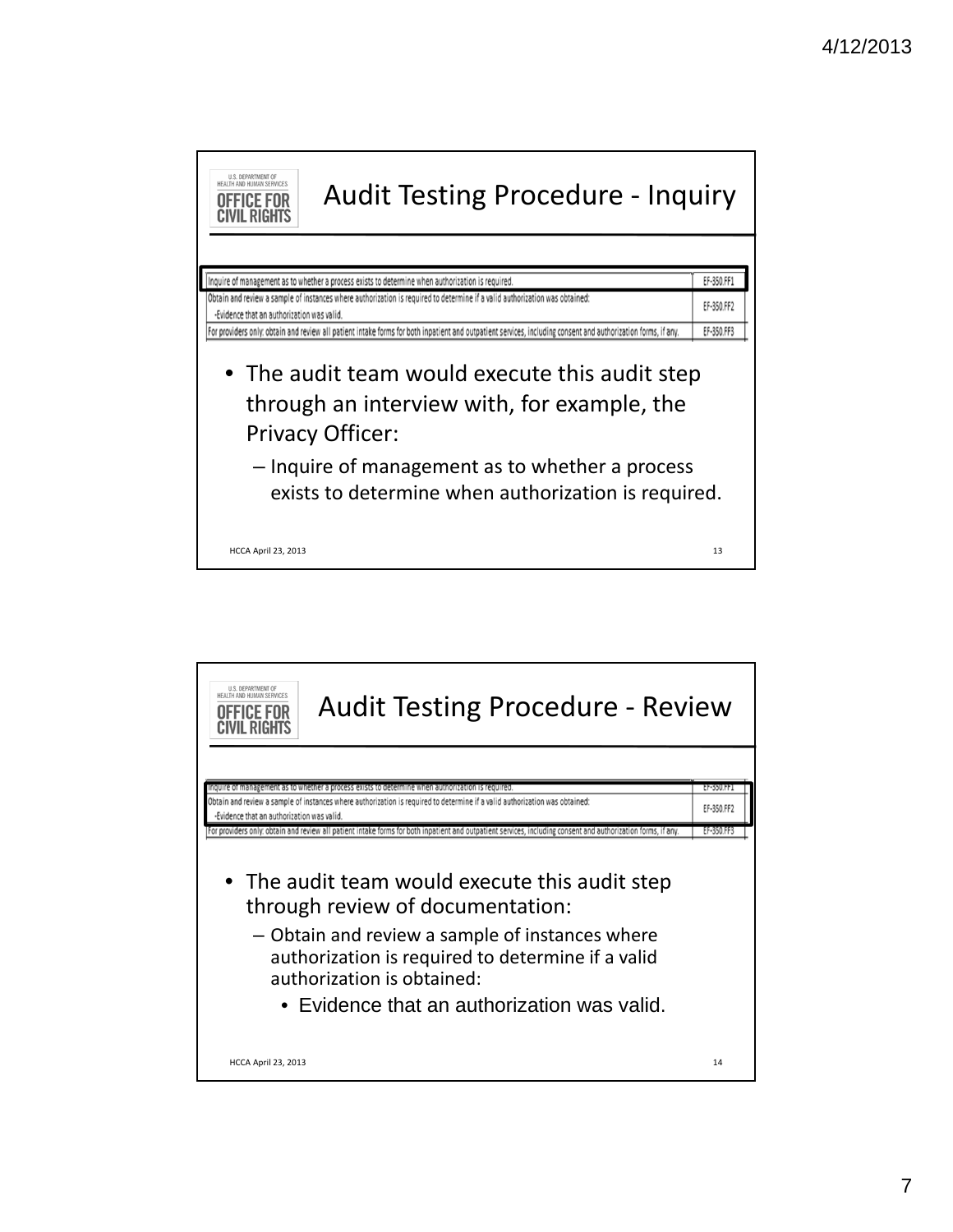

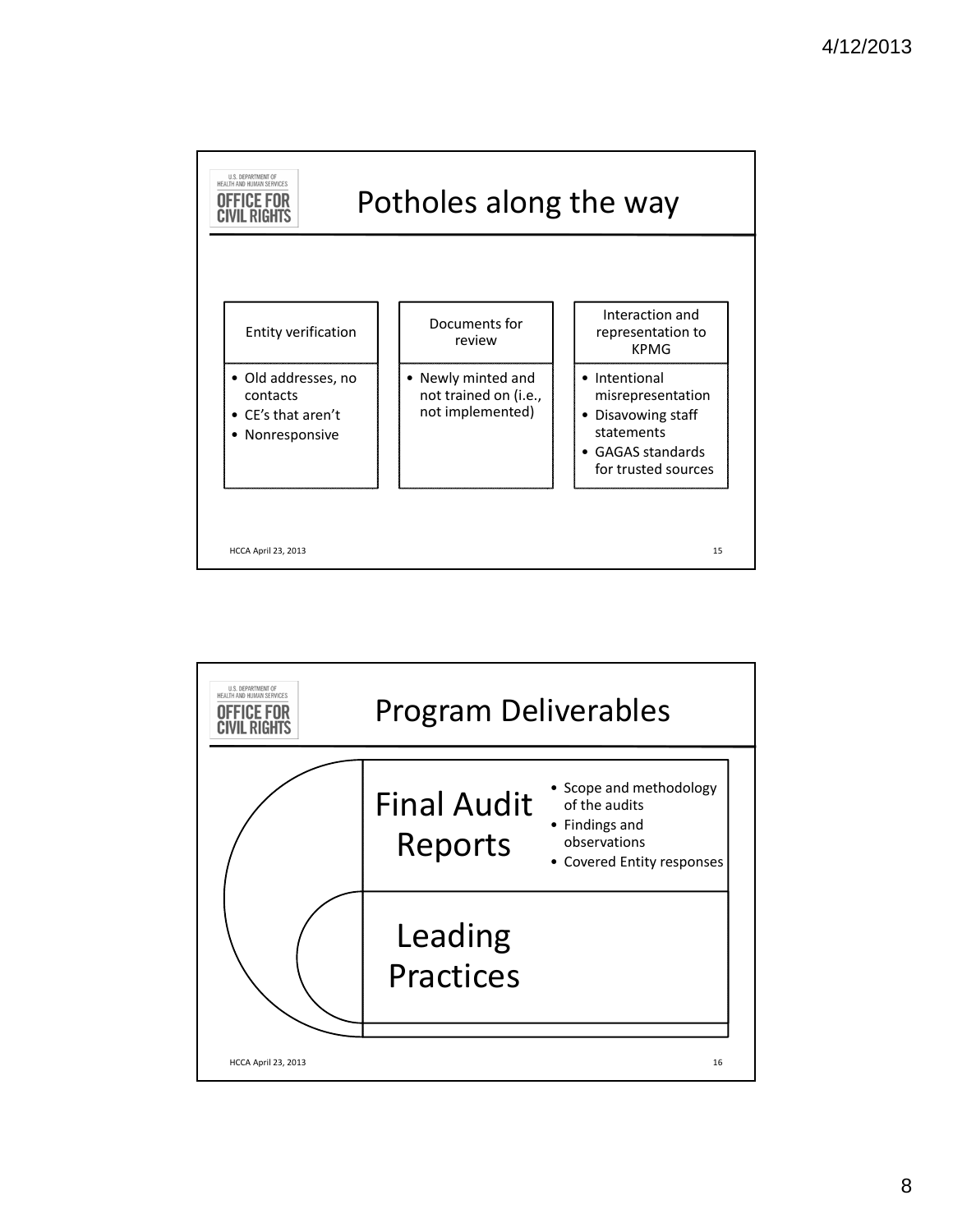

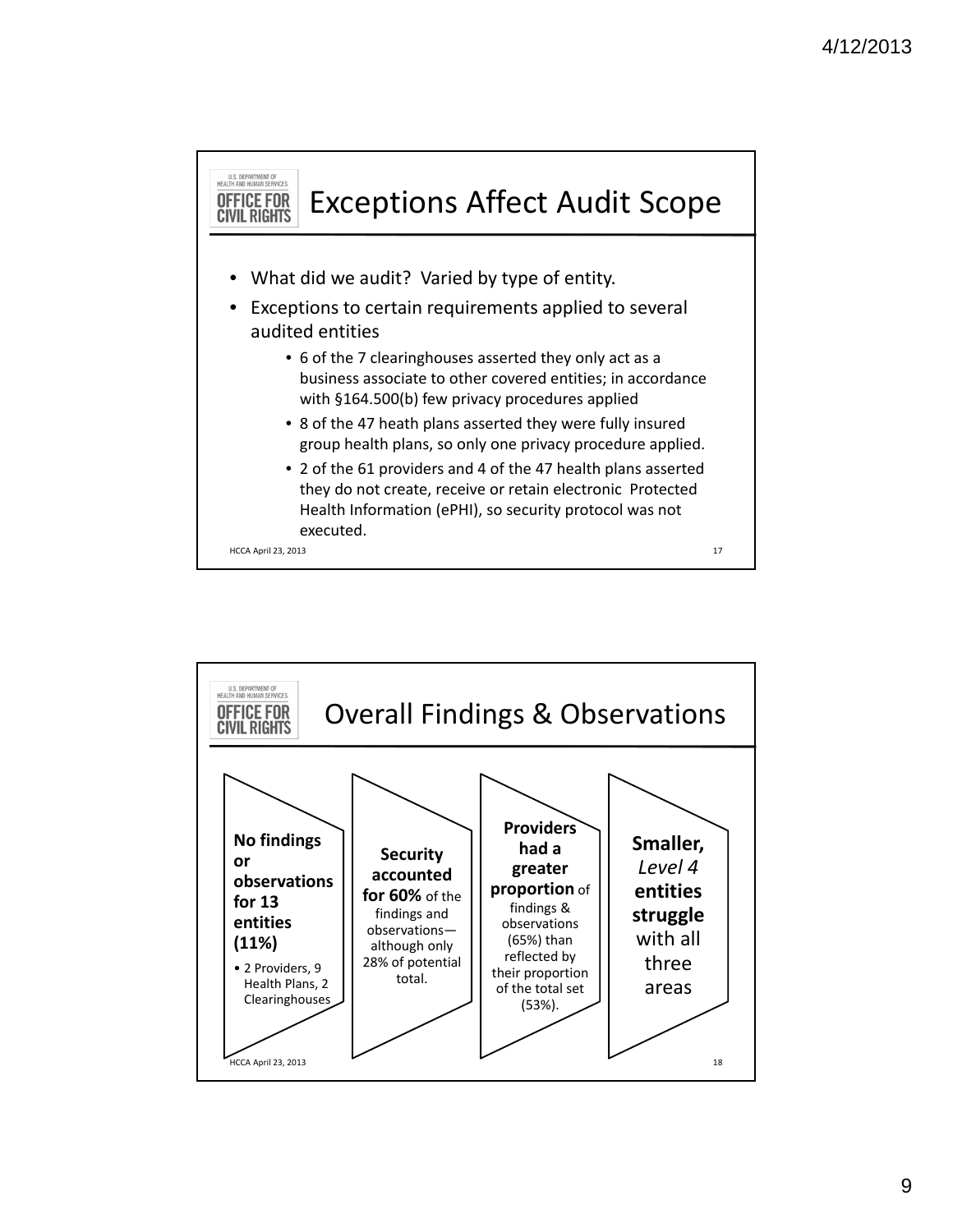

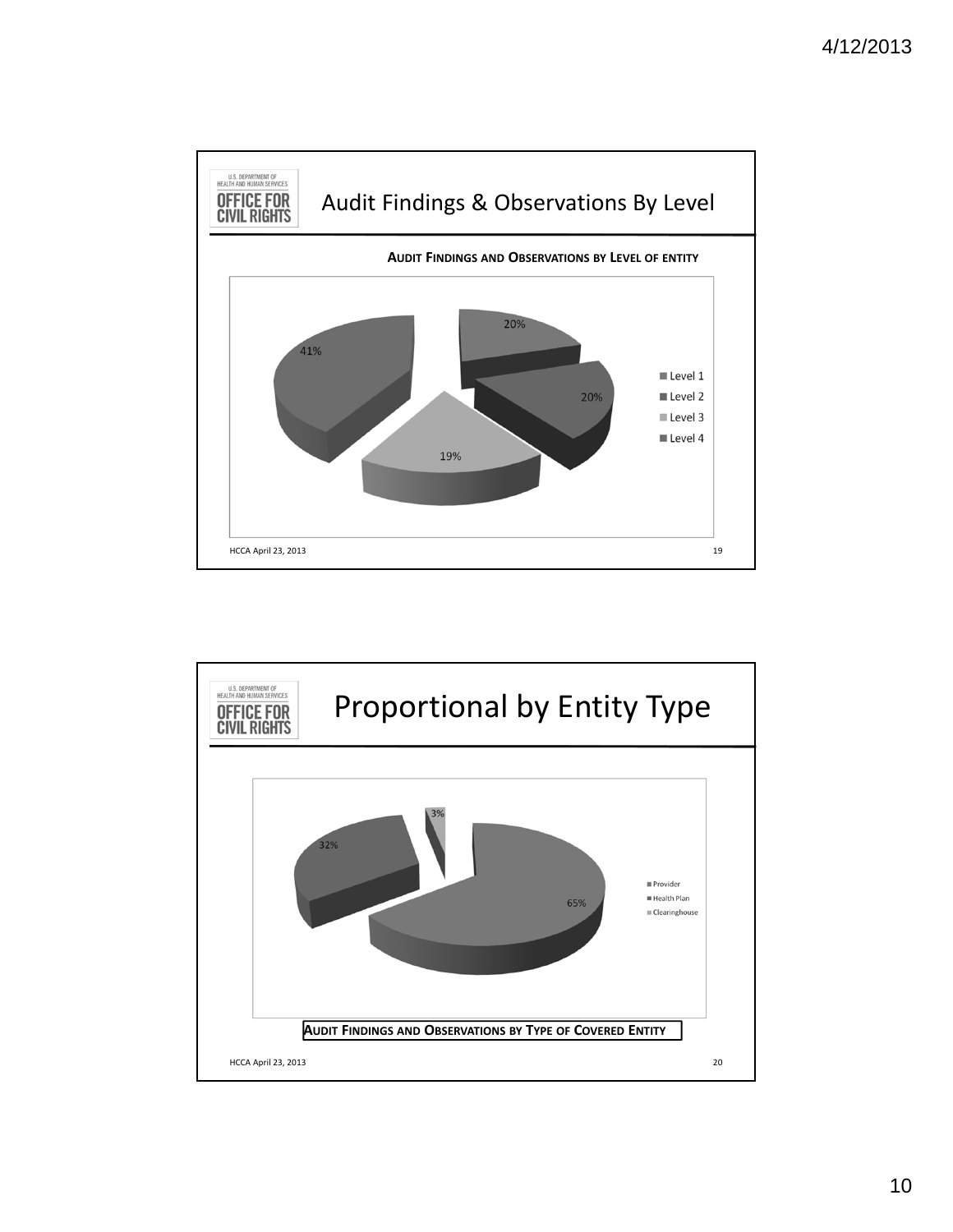

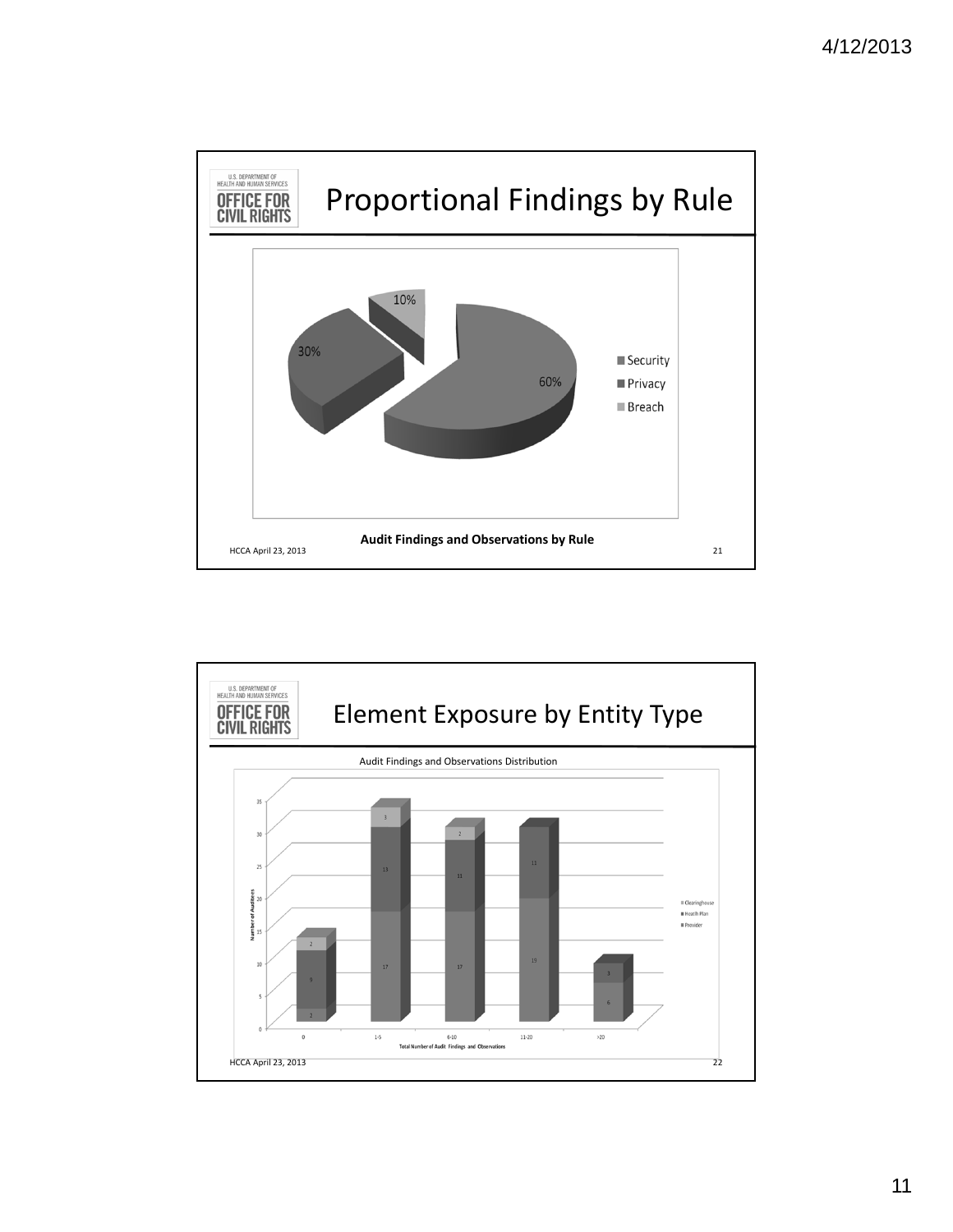

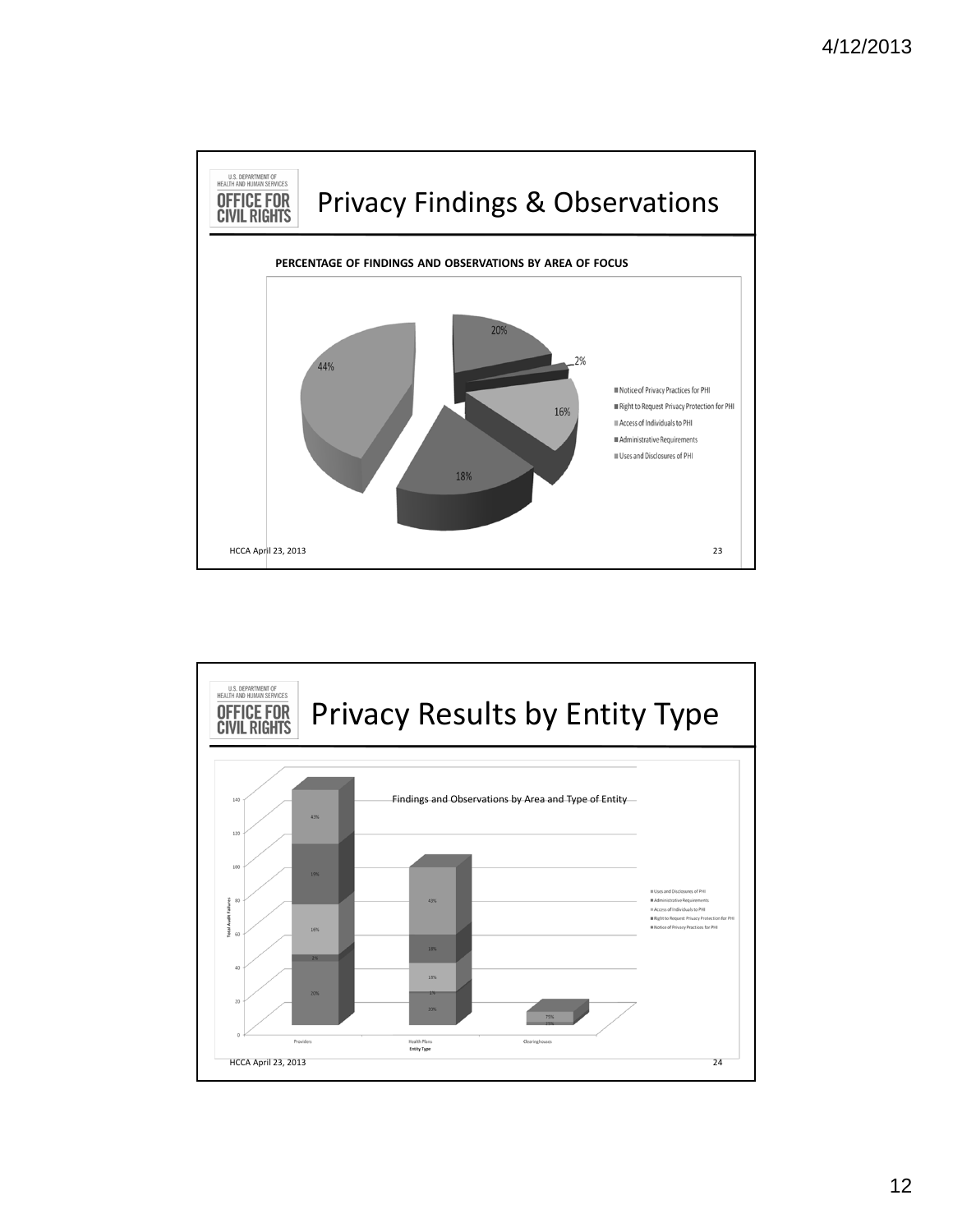

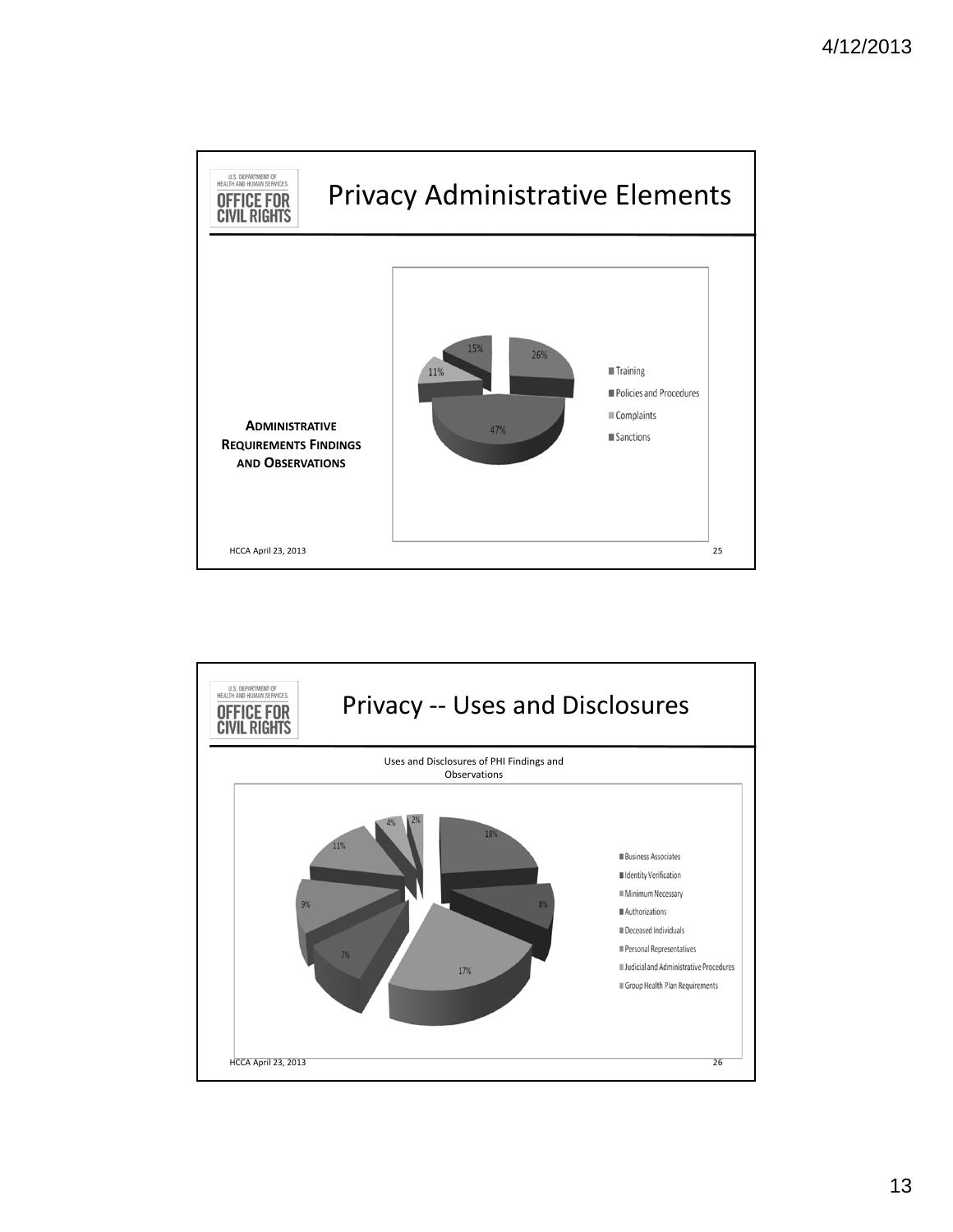

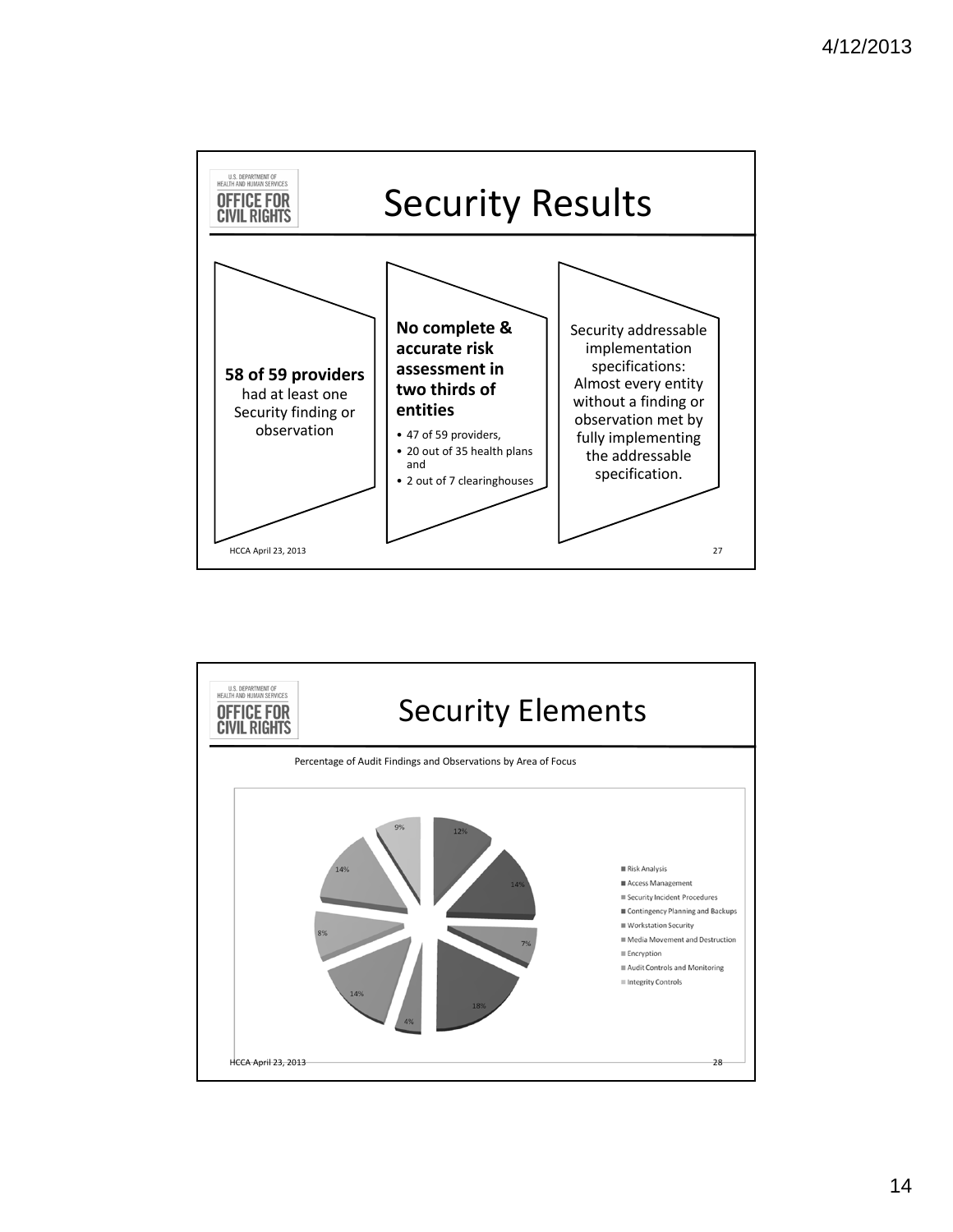

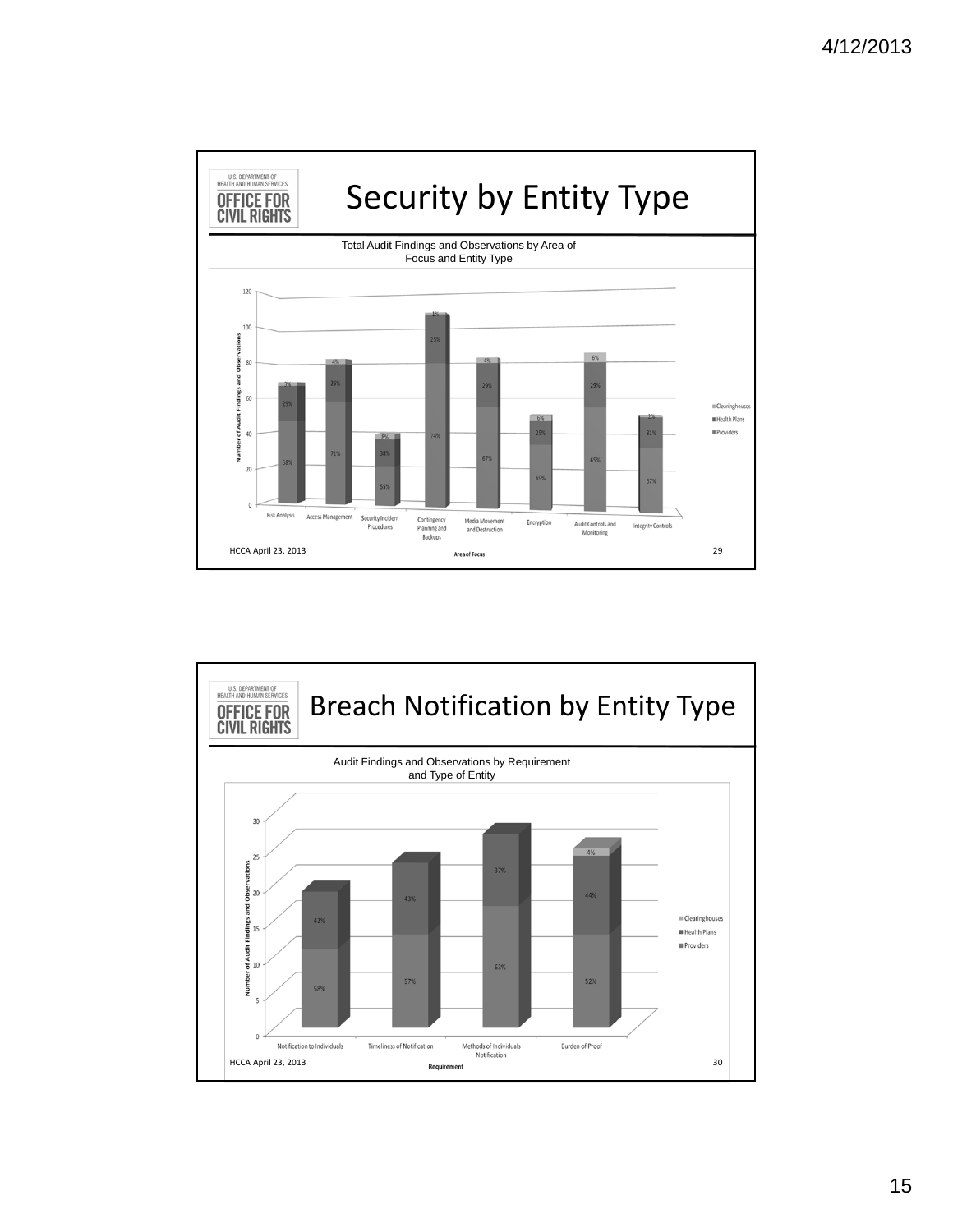